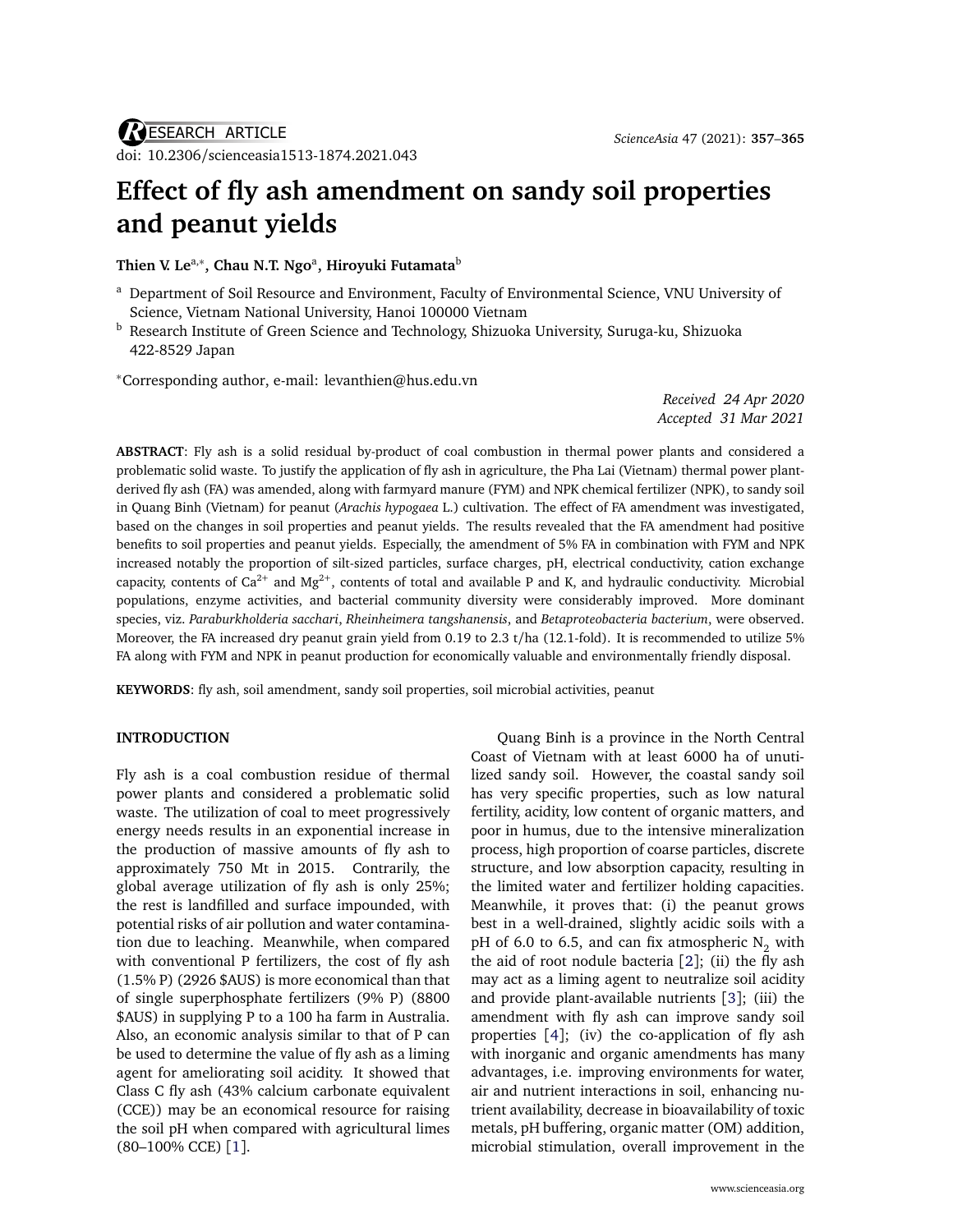general health of the soil, and increase in peanut yields and quality  $[5]$  $[5]$  $[5]$ ; and (v) the potential release of trace elements from fly ash into soil environment is dependent on the composition of the coal used in combustion, combustion conditions, methods of disposal, and climatic conditions [[6](#page-7-5)].

This study aimed to investigate the effect of FA on the physical, chemical and biological properties of sandy soil and yields of peanut (*Arachis hypogaea* L.) in Quang Binh Province. The successful valueadded application would help to reduce cost and environmental concern of FA disposal and create a possible solution to improve sandy soil properties and increase crop yields.

### **MATERIALS AND METHODS**

#### **Collection and properties of FA**

FA was collected from a 3-year old covered dumping site (weathered) in Pha Lai thermal power plant. The parental coal source of FA was Quang Ninh (Vietnam) anthracite. FA was derived from pulverized fuel coal combustion and captured by the emission control device. Properties of FA were previously described [[7](#page-7-6)]. Briefly, the proportion of silt-sized particles was 75.88%. FA had low bulk density and high specific surface area. pH in 1:5  $(v/w)$  1 N KCl was 9.7. Extractable P, K, Ca $^{2+}$ , and Mg $^{2+}$  were 112.4, 397.9, 5.26, and 0.88 mg/kg, respectively. The major oxide components were  $\text{SiO}_2$ ,  $\text{Al}_2\text{O}_3$ ,  $\mathrm{K}_2\mathrm{O},$  and Fe $\mathrm{_2O}_3.$  The effective specific activities of  $226$ Ra,  $238$ U,  $232$ Th, and  $40$ K were lower than the limit for building materials. The concentrations of heavy metals in the toxicity characteristic leaching procedure (TCLP) extracts from FA were lower than the soluble threshold limit concentrations (STLC) set by the USEPA (1992) [[8](#page-7-7)].

#### **Experimental treatments**

The soil is sandy soil, cleared of native vegetation 2 years before the plots being planted. The treatments were: (i) control (100% sandy soil); (ii) 5% FA; (iii) 10% FA; (iv) FYM; (v) 5% FA + FYM; (vi) 10% FA + FYM; (vii) NPK; (viii) 5% FA + NPK,  $(ix)$  10% FA + NPK;  $(x)$  FYM + NPK;  $(xi)$  5% FA  $+$  FYM  $+$  NPK; and (xii) 10% FA  $+$  FYM  $+$  NPK. The experimental dose of FA was 80 t/ha  $(5\% \text{ w/w})$ or 160 t/ha (10% w/w), and FYM (0.5% N, 0.4%  $P_2O_5$ , 0.5% K<sub>2</sub>O, 0.2% CaO, and 0.1% MgO) was 8 t/ha. The recommended dose of NPK fertilizer (40 N + 90  $P_2O_5$  + 60 K<sub>2</sub>O kg/ha) was added to the treatments through urea  $\mathrm{CO(NH}_2\mathrm{)}_2$  (46.3% N), Lam Thao superphosphate Ca $\mathrm{(H_{2}PO_{4})_{2}}$  (16.5%

 $P_2O_5$ ) and KCl (61% K<sub>2</sub>O). FA was incorporated into the top 15 cm of a series of  $18 \text{ m}^2$  individual plots arranged in a completely randomized design. Three replicates of each treatment were established and planted with peanut for 3 months. Composite surface soil samples of 5 sub-samples were collected from the rhizosphere layer (0–20 cm) of each plot at the end of the planting period. The samples were placed in plastic bags and brought to the laboratory where they were sieved (2-mm mesh size), homogenized, and stored at 4 °C.

#### **Analysis of soil physical and chemical properties**

Particle size distribution was determined by PIPET method [[9](#page-7-8)]. Bulk density was measured as suggested [[10](#page-7-9)]. Surface charges were measured with a particle charge detector (Mütek PCD-05, Germany). Hydraulic conductivity was measured by the constant head test method [[11](#page-7-10)]. The pH of 1 N KCl after being mixed with sandy soil  $(1:5 \text{ w/v})$  and EC of the extract in deionized water  $(1:5 \text{ w/v})$  were measured with a pH meter and an EC meter, respectively. CEC was determined by the ammonium acetate method [[12](#page-7-11)]. Contents of exchangeable  $Ca^{2+}$  and Mg<sup>2+</sup> were determined with the titration of  $Ca^{2+}$ ,  $Mg^{2+}$  by Trilon B titrant [[13](#page-7-12)]. Organic carbon (OC) and total C were determined after dry combustion [[14](#page-7-13)]. Total N was determined by the modified Kjeldahl method [[14](#page-7-13)] and available N by distillation method [[15](#page-7-14)]. Available P was determined by the Bray and Kurtz method [[16](#page-7-15)]. Available K was measured with flame atomic absorption spectroscopy [[16](#page-7-15)]. TCLP was used to determine the concentrations of heavy metals that could leach from soil [[8](#page-7-7)].

## **Measurement of microbial populations and extracellular enzyme activity**

Nutrient Agar, Potato Dextrose Agar, and Starch Casein Agar were selected for counting total aerobic bacteria, fungi, and actinomycetes, respectively. Modified Hans Agar and Ashby's Mannitol Agar were selected for cellulolytic microorganisms and nitrogen-fixing bacteria, respectively. Extracellular enzyme activity was assessed using API ZYM kit (bioMerieux) [[17](#page-7-16)]. Soil extract was prepared by mixing 5 g soil with 7.5 ml distilled water. The mixture was blended for 10 min, allowed to settle for 10 min, and then centrifuged at 2000 g for 8 min. The colour reactions were read after 5 min, and a numerical value ranging from 0 to 5 was assigned [[18](#page-7-17)].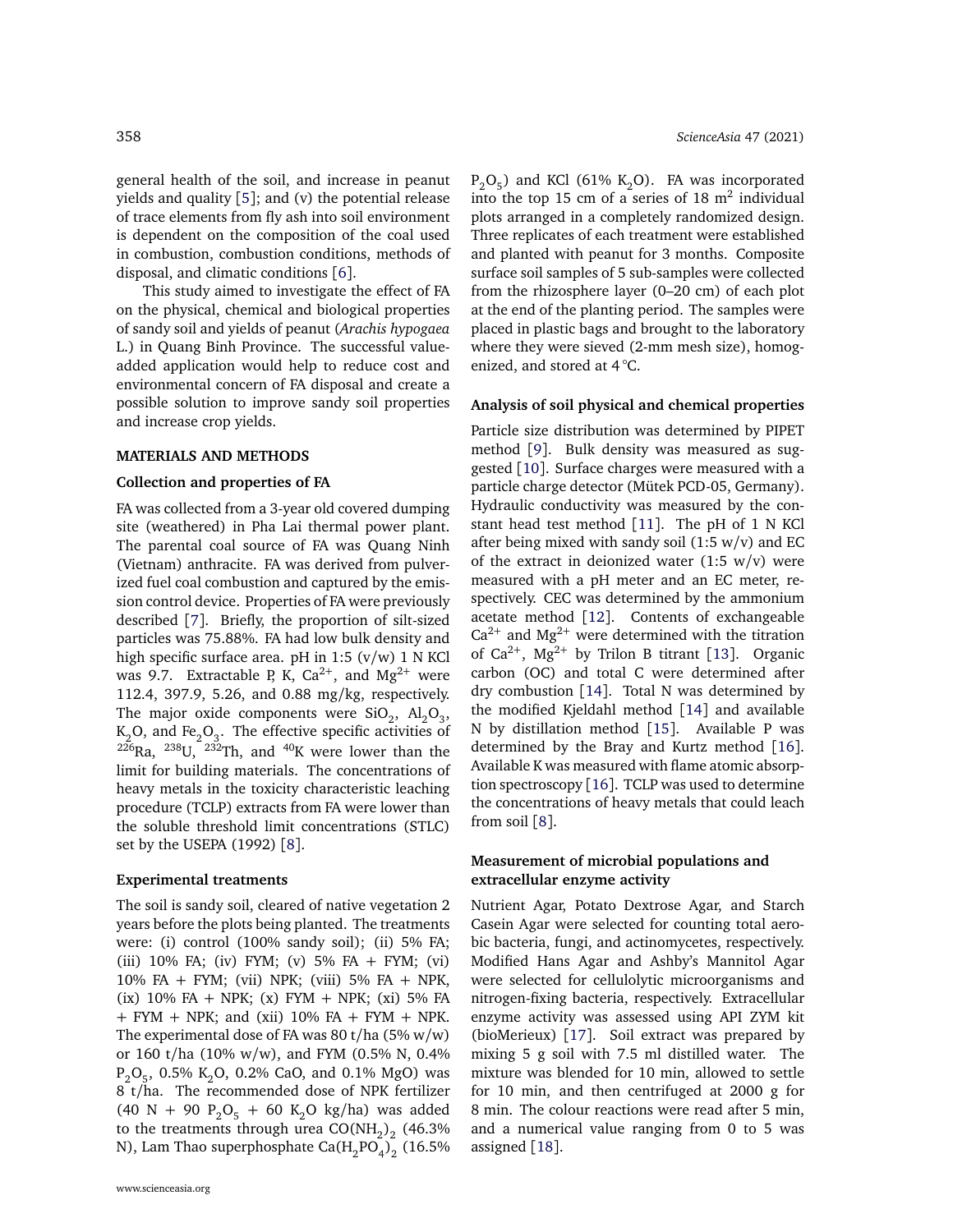## **Analysis of soil bacterial community**

Total DNA was extracted from 0.25 g soil with Powersoil DNA Isolation Kit. Variable V3 regions of 16S rDNA gene were amplified by PCR using primers P2 and P3 [[19](#page-7-18)] with AmpliTaq Gold, 10×PCR buffer and dNTP AmpliTaq Gold kit. A touchdown protocol for PCR was employed [[20](#page-7-19)]. Subsequently, the amplicons were analyzed with a Dcode™ DGGE system operated at 60 °C for 12 h at 100 V in a linear 25% to 65% denaturant agent gradient with 8% polyacrylamide gel and DGGE Marker I (Nippon Gene, Japan). DGGE gel was, then, soaked for 30 min in SYBR Gold Nucleic Acid Gel Stain. Band intensity was measured by a Gel Doc XR $^+$  and analyzed with the Image Lab software (Bio-Rad, Laboratories, CA, USA). Each band represents one population (species) within the community and its relative intensity represents the relative abundance of a particular species in the pop-ulation [[19](#page-7-18)]. Shannon-Weiner diversity index  $(H')$ , Simpson index of dominance (D), range-weighted richness (Rr), and species richness (S) were used to evaluate the bacterial diversity and calculated using the following equations:  $H' = -\sum_{i=1}^{s} Pi \ln(Pi)$  [[21](#page-7-20)];  $D = \sum_{i=1}^{s} P i^{2}$  [[21](#page-7-20)]; Rr =  $S^{2} \times D_{g}$  [[22](#page-7-21)], where Pi = *ni/N* is the relative intensity of each band; *ni*, the height of the peak; *N*, the sum of all peak heights in the curve; *S*, the total number of bands in each lane; and *D<sup>g</sup>* , denaturing gradient of the gel (in %) comprised between the first and last bands of the lane.  $H'$  is based on measuring uncertainty. The uncertainty degree of predicting the species of a random sample is related to the diversity of a community. If a community has low diversity (dominated by one species), the uncertainty of prediction is low; a randomly sampled species is most likely going to be the dominant species. However, if diversity is high, uncertainty is high. Whereas, D is a weighted arithmetic mean of proportional abundance and measures the probability that two individuals randomly selected from a sample will belong to the same species. Since the mean of the proportional abundance of the species increases with decreasing number of species and increasing abundance of the most abundant species, D obtains small values in data sets with high diversity and large values in data sets with low diversity. The value of D ranges from 0 to 1, with 0 representing infinite diversity and 1 representing no diversity; so the larger the value of D, the lower the diversity. Rr describes a carrying capacity of an environment containing wide species GC variability. The value of  $Rr < 10$  is characterized by a low Rr, values intermediate (10–30) can be correlated with a medium Rr, while an  $Rr > 30$  is characterized by a high microbial diversity with a high Rr [[22](#page-7-21)]. S does not take into account the number of individuals of each species present.

Dominant DGGE bands were excised from the gel; then, their DNA samples were extracted with 100  $\mu$ l TE buffer and purified by ethanol precipitation. The purified DNA was amplified using the primer pair 341f and 534r [[19](#page-7-18)]. The 16S rDNA V3 region sequences were analyzed with an ABI PRISM 3100 xl Genetic Analyzer System using a BigDye Terminator v3.1 Cycle Sequencing Kit, DGGE band sequencing kit (TechnoSuruga Laboratory, Japan), and ChromasPro 1.7 software. The phylogenetic identity was determined by comparing the partial 16S rDNA gene sequences with sequences in Gen-Bank using the BLAST (https://[blast.ncbi.nlm.nih.](https://blast.ncbi.nlm.nih.gov/Blast.cgi) gov/[Blast.cgi\)](https://blast.ncbi.nlm.nih.gov/Blast.cgi).

#### **Statistical analysis**

The statistical significance differences between replicated samples were determined by Duncan's test (SPSS 17.0). Differences between means were considered statistically significant at *p <* 0.05.

#### **RESULTS AND DISCUSSION**

#### **Soil physical properties**

Soil amendment has been a topic of interest in agriculture using various treatments including addition of inorganic [[23](#page-7-22)] and organic materials from industrial or agricultural wastes [[24](#page-7-23)]. In this study, the amendment of FA alone into sandy soil increased significantly the proportion of silt-sized particles from 6.92% to 16.15% in 10% FA. Surface charge increased from 0.004 mol/kg in the control to 0.13 mol/kg in 10% FA + FYM and 5% FA + FYM + NPK and 0.14 mol/kg in 10% FA + FYM + NPK. However, there was no significant difference in bulk density between the control and other treatments. Hydraulic conductivity decreased from 158.8 mm/h in the control to 7.8 mm/h in 5% FA + FYM + NPK and 5.6 mm/h in 10% FA + FYM + NPK. FA amended at sufficient rates increased water holding capacity, which in turn improved hydraulic conductivity.

## **Soil chemical properties**

As shown in [Table 1,](#page-3-0) soil pH increased slightly in treatments amended with FA alone compared with the control. The highest pH was recorded in 10%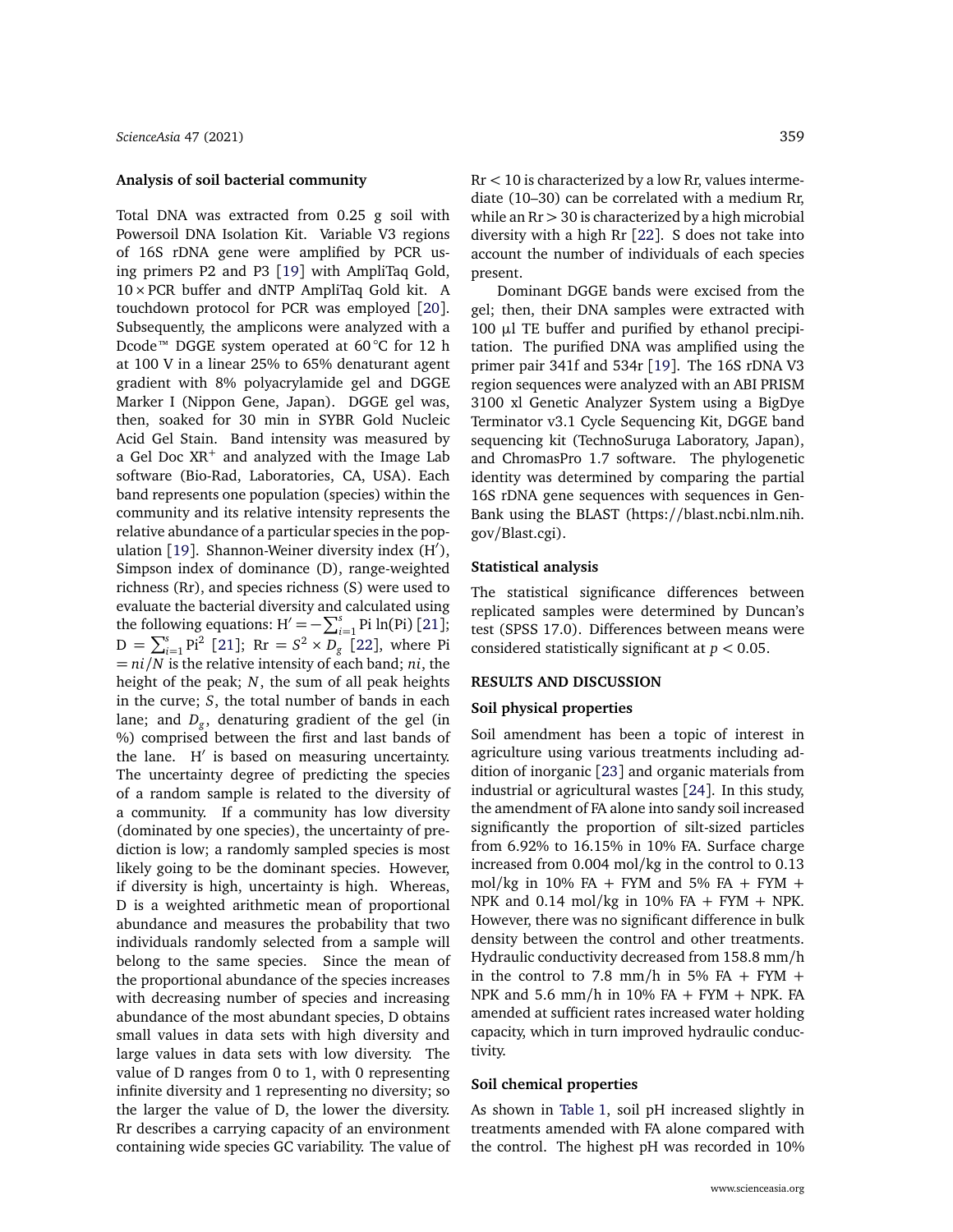| Treatment             | pH        | EC     | <b>CEC</b>       | $Ca^{2+}$ | $Mg^{2+}$ |
|-----------------------|-----------|--------|------------------|-----------|-----------|
|                       | $1:5$ KCl | (dS/m) | $\text{cmol/kg}$ | (mg/kg)   | (mg/kg)   |
| Control               | 4.8       | 0.04   | 3.75             | 0.15      | 0.10      |
| 5% FA                 | 4.9       | 0.08   | 4.31             | 0.40      | 0.15      |
| 10% FA                | 5.0       | 0.10   | 4.85             | 0.68      | 0.19      |
| <b>FYM</b>            | 4.9       | 0.05   | 4.05             | 0.22      | 0.12      |
| $5\%$ FA + FYM        | 5.1       | 0.11   | 5.28             | 0.48      | 0.16      |
| $10\%$ FA + FYM       | 5.3       | 0.13   | 5.82             | 0.75      | 0.21      |
| <b>NPK</b>            | 4.7       | 0.06   | 4.05             | 0.66      | 0.14      |
| $5\%$ FA + NPK        | 4.8       | 0.12   | 4.78             | 0.92      | 0.18      |
| $10\%$ FA $+$ NPK     | 4.9       | 0.14   | 4.98             | 1.19      | 0.23      |
| $FYM + NPK$           | 4.9       | 0.11   | 4.12             | 1.12      | 0.18      |
| $5\%$ FA + FYM + NPK  | 4.9       | 0.12   | 5.32             | 1.38      | 0.41      |
| $10\%$ FA + FYM + NPK | 5.0       | 0.14   | 5.88             | 1.58      | 0.55      |

<span id="page-3-0"></span>**Table 1** Effects of different treatments on some soil chemical properties.

<span id="page-3-1"></span>**Table 2** Effect of different treatments on some soil chemical properties.

| Treatment             | OC     | Total N | Total P | Total K | Available N | Available P | Available K |
|-----------------------|--------|---------|---------|---------|-------------|-------------|-------------|
|                       | $(\%)$ | (%)     | (%)     | (%)     | (mg/kg)     | (mg/kg)     | (mg/kg)     |
| Control               | 0.650  | 0.12    | 0.018   | 0.174   | 1.13        | 11.10       | 12.80       |
| 5% FA                 | 0.673  | 0.13    | 0.020   | 0.192   | 1.17        | 16.81       | 32.70       |
| 10% FA                | 0.684  | 0.13    | 0.022   | 0.206   | 0.85        | 22.36       | 50.59       |
| <b>FYM</b>            | 0.742  | 0.15    | 0.021   | 0.219   | 1.16        | 20.08       | 13.21       |
| $5\%$ FA $+$ FYM      | 0.766  | 0.16    | 0.025   | 0.228   | 1.28        | 39.98       | 33.11       |
| $10\%$ FA $+$ FYM     | 0.789  | 0.17    | 0.026   | 0.248   | 1.02        | 59.87       | 52.89       |
| <b>NPK</b>            | 0.603  | 0.09    | 0.022   | 0.382   | 1.27        | 25.106      | 16.92       |
| $5\%$ FA $+$ NPK      | 0.621  | 0.10    | 0.025   | 0.421   | 1.41        | 45.001      | 36.82       |
| $10\%$ FA $+$ NPK     | 0.609  | 0.11    | 0.052   | 0.456   | 1.11        | 64.896      | 55.71       |
| $FYM + NPK$           | 0.911  | 0.17    | 0.035   | 0.651   | 1.97        | 47.810      | 17.12       |
| $5\%$ FA + FYM + NPK  | 0.951  | 0.18    | 0.038   | 0.721   | 1.69        | 67.705      | 37.02       |
| $10\%$ FA + FYM + NPK | 1.021  | 0.18    | 0.046   | 0.803   | 1.26        | 87.600      | 56.89       |

<span id="page-3-2"></span>**Table 3** Effect of treatments on heavy metal concentrations in TCLP extracts (mg/l).

| Treatment             | As    | Cd    | Cи    | Pb      | 7.n  |
|-----------------------|-------|-------|-------|---------|------|
| Control               | 0.080 | 0.001 | 0.055 | < 0.002 | 1.84 |
| 5% FA                 | 0.245 | 0.003 | 0.618 | 0.035   | 2.09 |
| 10% FA                | 0.320 | 0.004 | 0.700 | 0.049   | 2.32 |
| <b>FYM</b>            | 0.145 | 0.002 | 0.186 | 0.032   | 1.92 |
| $5\%$ FA $+$ FYM      | 0.245 | 0.013 | 0.473 | 0.035   | 2.88 |
| $10\%$ FA $+$ FYM     | 0.245 | 0.015 | 0.538 | 0.044   | 2.89 |
| <b>NPK</b>            | 0.163 | 0.003 | 0.453 | 0.012   | 1.73 |
| $5%FA + NPK$          | 0.250 | 0.010 | 0.443 | 0.023   | 2.09 |
| $10\%$ FA $+$ NPK     | 0.320 | 0.008 | 0.430 | 0.027   | 2.37 |
| $FYM + NPK$           | 0.238 | 0.001 | 0.370 | 0.012   | 2.07 |
| $5\%$ FA + FYM + NPK  | 0.318 | 0.002 | 0.515 | 0.027   | 2.55 |
| $10\%$ FA + FYM + NPK | 0.320 | 0.003 | 0.535 | 0.042   | 2.63 |
| STLC levels           | 5     |       | 25    | 5       | 250  |

FA + FYM. The increase in pH can be attributed to the alkaline nature of FA and the significant contents of alkaline metals in FA. Besides, the supplement of FYM along with FA may result in additional pH buffering capacity of  $Ca^{2+}$  [[5](#page-7-4)]. Compared with the control, EC values in 5% FA and 10% FA treatments

increased 2.0 and 2.5-fold, respectively. However, EC increased significantly in the combination of FA with NPK or with FYM and NPK. The highest EC was observed in 10% FA + NPK and 10% FA + FYM + NPK. It may be due to the high content of soluble salts in FA and deposition of additional salts in surface soil by FYM incorporation. Moreover, CEC increased in 5% and 10% FA treatments, and the highest CEC was found in 10% FA + FYM + NPK. The application of FYM increased the CEC by increasing soil OM and OC contents. Furthermore, the lowest contents of Ca $^{2+}$  and Mg $^{2+}$  were observed in the control, while the highest contents were observed in  $10\%$  FA + FYM + NPK.

The addition of FA in combination with FYM and NPK has significantly increased the OC [\(Table 2\)](#page-3-1). Total N content was not significantly affected by the addition of FA. The lower contents of total and available N, P, and K were found in the control, while their higher contents were obtained in  $FA + FYM +$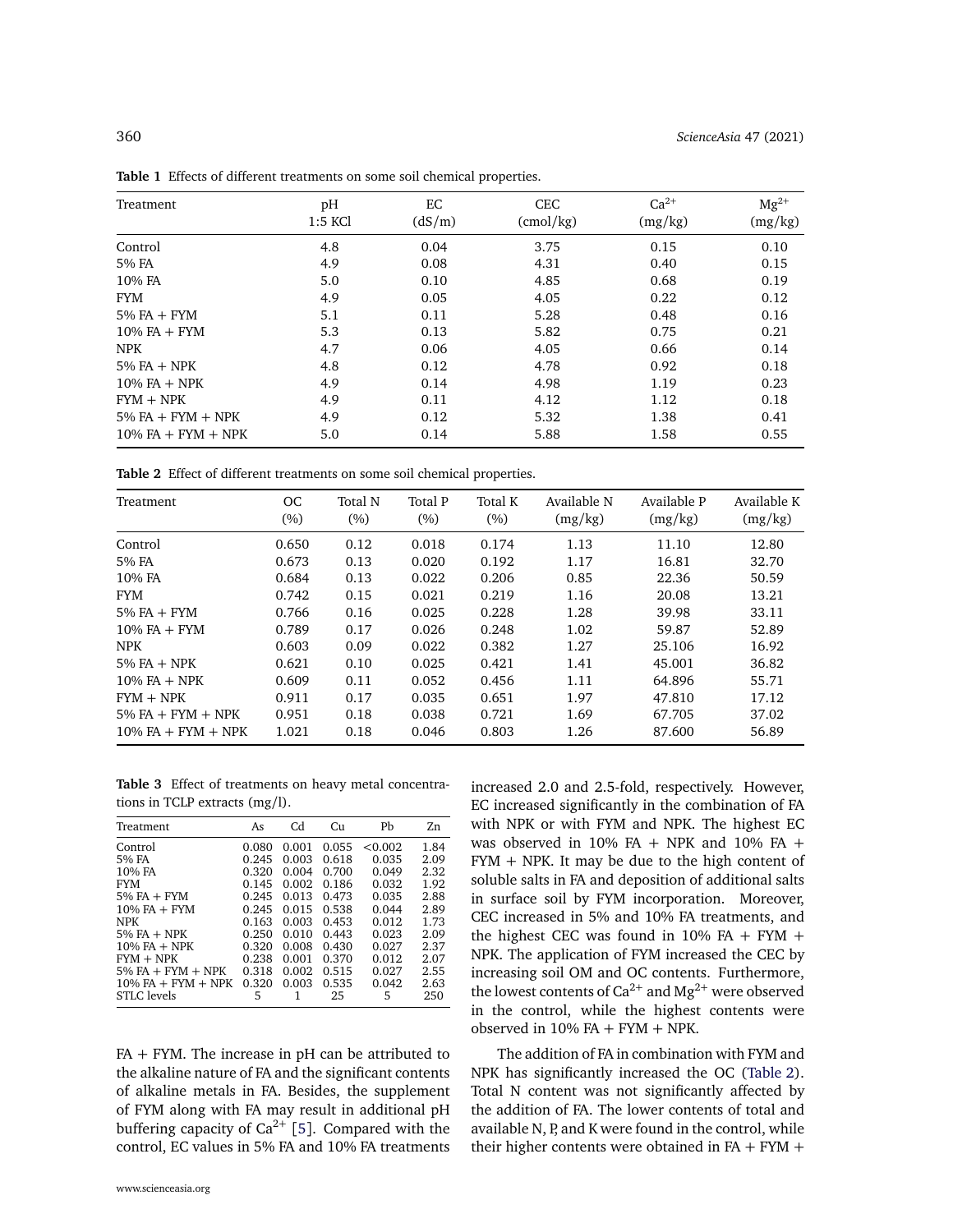NPK. The increased contents of available N, P, and K may be connected to the considerable contents of P and K in FA and high contents of N, P, and K in FYM and NPK.

The concentrations of heavy metals increased in all treatments in comparison to the control [\(Table 3\)](#page-3-2). It could be mainly attributed to their presence in FA. However, these concentrations in TCLP extracts from treatments were lower than the STLC level set by the USEPA (1992) [[8](#page-7-7)].

## **Soil microbial populations**

The microbial numbers were affected by different treatments [\(Table 4\)](#page-5-0). The number of aerobic bacteria increased by 5% FA and decreased by 10% FA as compared with the control. The low levels of FA may have increased bacterial numbers because of the addition of nutrients. However, the numbers of fungi in 5% FA and 10% FA were lower than those in the control. This was probably due to alkaline FA containing a high content of CaO which raises soil pH and, thereby, inhibits alkali-intolerant fungal growth. Compared with the control, the actinomycetes numbers increased by 5% FA, though not significantly, and did not change in 10% FA. The numbers of cellulolytic bacteria in 5% and 10% FA were lower than those in the control. Besides, the addition of FYM resulted in a significant increase in microbial numbers. The FYM itself may have contained substantial numbers of microorganisms. Also, FYM may supply the macronutrients deficient in FA, improve soil conditions and serve to increase microbial numbers. In comparison to the control, heterotrophic aerobic bacterial, actinomycetes, fungal, and cellulolytic bacterial numbers in 5% FA + FYM + NPK increased about 5-, 8-, 7-, and 5 fold, respectively. However, the number of nitrogenfixing bacteria decreased notably in 5% FA + FYM + NPK. This might be due to free-living N-fixing bacteria can potentially suppress N fixation when N is relatively abundant.

#### **Soil extracellular enzyme activities**

API ZYM strip with 19 enzymatic activities was used for evaluating enzyme activity in soil [[25](#page-7-24)]. As shown in [Table 5,](#page-5-1) phosphatase and protease activities were observed in all treatments. Despite higher levels of fly ash limited enzyme production [[26](#page-7-25)], phosphatase activity in 10% FA alone treatment and the control was not different. FYM addition increased remarkably phosphatase activity, presumably due to the increases in microbial biomass and organic P. Thereby, it enhances the hydrolysis of organic P

<span id="page-4-0"></span>

**Fig. 1** DGGE band pattern of 16S rDNA gene fragments from treatments (i) control, (ii) 5% FA, (iii) 10% FA, (iv) FYM, (vii) NPK, (xi) 5% FA + FYM + NPK, and (xii) 10% FA + FYM + NPK. The bands represented by letters were excised and sequenced. M is DGGE Marker I (5 fragments).

esters to orthophosphate, which can be metabolized by plant. The activity of proteases, that act on proteins and polypeptides, increased considerably with FYM application. In general, the highest enzyme activities were found in 5% and 10% FA + FYM + NPK.

## **Soil bacterial community diversity**

The DGGE profile showed significant differences in the banding pattern of 12 treatments [\(Fig. 1\)](#page-4-0). The lane with the lowest number of bands was found in the FA alone treatment, whereas the lane with the highest number and intensity of bands was found in the 5% FA  $+$  FYM  $+$  NPK. The presence of OM has an additive effect as it promotes microbial proliferation and diversity  $[27]$  $[27]$  $[27]$ . As shown in [Table 6,](#page-6-0) H $^{\prime}$  decreased by 5% and 10% FA treatments and exceeded in 5% FA  $+$  FYM  $+$  NPK compared with the control. D and H' exhibited opposite trends, reflecting the fact that the two results were consistent. Also, Rr and S agreed with those of H'. Obviously, the most diverse bacterial community was obtained with 5%  $FA + FYM + NPK.$ 

## **Soil dominant bacterial populations**

Five dominant bands that could represent the DGGE profile of the treatments [\(Fig. 1\)](#page-4-0) were excised from the lanes, reamplified, sequenced, and identified by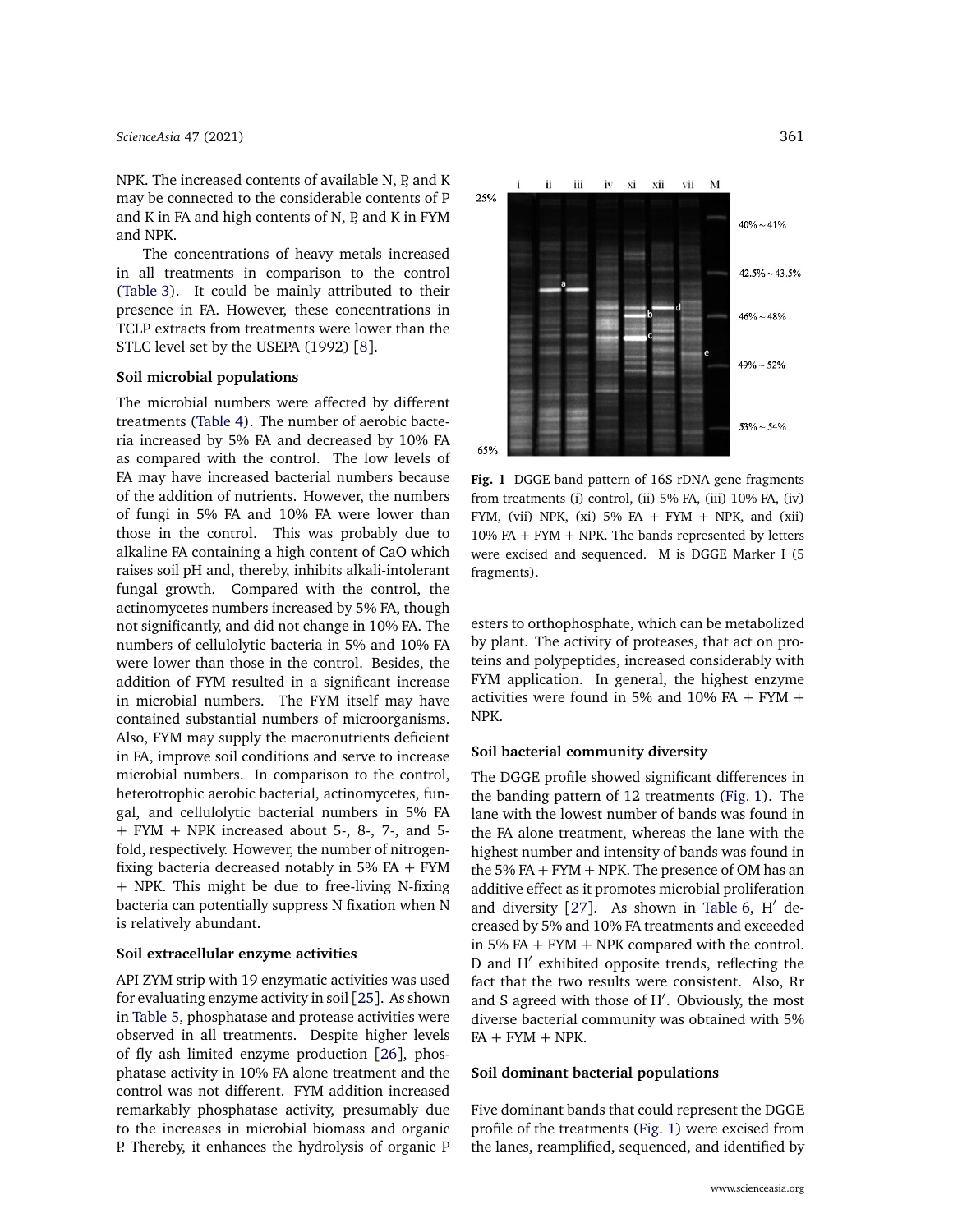| Treatment             | Aerobic bacteria<br>$(x10^7 \text{ CFU/g})$ | Fungi<br>$(x10^6$ CFU/g) | $(x10^4$ CFU/g) | $(x10^2$ CFU/g) | Actinomycetes Cellulolytic bacteria Nitrogen-fixing bacteria<br>$(x10^6$ CFU/g) |
|-----------------------|---------------------------------------------|--------------------------|-----------------|-----------------|---------------------------------------------------------------------------------|
| Control               | 0.59                                        | 0.50                     | 0.43            | 0.68            | 1.21                                                                            |
| 5% FA                 | 0.65                                        | 0.40                     | 0.45            | 0.51            | 1.31                                                                            |
| 10% FA                | 0.45                                        | 0.35                     | 0.43            | 0.46            | 1.25                                                                            |
| <b>FYM</b>            | 2.61                                        | 2.65                     | 2.27            | 3.01            | 1.60                                                                            |
| $5\%$ FA + FYM        | 2.73                                        | 2.82                     | 2.52            | 3.15            | 1.77                                                                            |
| $10\%$ FA $+$ FYM     | 2.47                                        | 2.94                     | 2.62            | 2.85            | 1.85                                                                            |
| <b>NPK</b>            | 1.27                                        | 1.21                     | 0.45            | 1.46            | 0.78                                                                            |
| $5\%$ FA $+$ NPK      | 1.53                                        | 1.05                     | 0.39            | 0.61            | 0.83                                                                            |
| $10\%$ FA $+$ NPK     | 1.45                                        | 0.85                     | 0.32            | 0.58            | 0.67                                                                            |
| $FYM + NPK$           | 2.85                                        | 3.86                     | 2.72            | 3.29            | 0.52                                                                            |
| $5\%$ FA + FYM + NPK  | 2.97                                        | 4.02                     | 2.97            | 3.43            | 0.57                                                                            |
| $10\%$ FA + FYM + NPK | 2.59                                        | 3.95                     | 3.07            | 2.99            | 0.58                                                                            |

<span id="page-5-0"></span>**Table 4** Effect of different treatments on soil microbial populations.

<span id="page-5-1"></span>**Table 5** The relative activities of extracellular enzymes extracted from treatments.

| Enzyme                                      | Treatment      |              |              |                |                |                |              |                |                |                |                |                |
|---------------------------------------------|----------------|--------------|--------------|----------------|----------------|----------------|--------------|----------------|----------------|----------------|----------------|----------------|
|                                             | $\mathbf{i}$   | ii           | iii          | iv             | $\mathbf{V}$   | vi             | vii          | viii           | ix             | $\mathbf x$    | xi             | xii            |
| Phosphatases                                |                |              |              |                |                |                |              |                |                |                |                |                |
| Alkaline phosphatase                        | 1              | $\mathbf{1}$ | 1            | 4              | 3              | 3              | 1            | 1              | $\mathbf{1}$   | 4              | 5              | 4              |
| Acid phosphatase                            | $\mathbf{1}$   | $\mathbf{1}$ | $\mathbf{1}$ | 3              | 3              | 3              | 1            | $\mathbf{1}$   | $\mathbf{1}$   | $\overline{4}$ | 3              | 3              |
| Phosphohydrolase                            | $\mathbf{1}$   | 1            | 1            | 4              | 3              | 2              | $\mathbf{1}$ | 1              | $\mathbf{1}$   | 3              | 3              | 3              |
| <b>Esterases</b>                            |                |              |              |                |                |                |              |                |                |                |                |                |
| Lipase                                      | 1              | 1            | 1            | $\mathbf{0}$   | 1              | 1              | $\mathbf{0}$ | $\mathbf{0}$   | $\mathbf{0}$   | $\mathbf{0}$   | 1              | $\Omega$       |
| Esterase-lipase                             | $\mathbf{1}$   | $\mathbf{1}$ | $\mathbf{1}$ | $\mathbf{1}$   | $\mathbf{1}$   | $\mathbf{1}$   | $\mathbf{0}$ | $\mathbf{0}$   | $\mathbf{1}$   | $\mathbf{1}$   | $\mathbf{1}$   | $\mathbf{0}$   |
| Esterase                                    | $\mathbf{0}$   | $\mathbf{1}$ | $\mathbf{1}$ | $\mathbf{1}$   | $\mathbf{1}$   | $\mathbf{1}$   | $\mathbf{0}$ | $\mathbf{0}$   | $\mathbf{0}$   | $\mathbf{0}$   | $\mathbf{0}$   | $\mathbf{1}$   |
| Aminopeptidases                             |                |              |              |                |                |                |              |                |                |                |                |                |
| Leucine aminopeptidase                      | 1              | $\mathbf{0}$ | 1            | $\overline{2}$ | $\mathbf{1}$   | $\mathbf{1}$   | $\mathbf{1}$ | $\Omega$       | $\mathbf{0}$   | $\mathbf{1}$   | 1              | 1              |
| Valine aminopeptidase                       | $\Omega$       | $\Omega$     | $\Omega$     | $\mathbf{1}$   | $\mathbf{1}$   | $\mathbf{1}$   | $\Omega$     | $\Omega$       | $\overline{2}$ | $\mathbf{1}$   | 1              | $\mathbf{1}$   |
| Cystine aminopeptidase                      | $\mathbf{0}$   | $\mathbf{0}$ | $\mathbf{0}$ | 1              | 1              | $\mathbf{1}$   | $\mathbf{0}$ | $\mathbf{0}$   | $\mathbf{0}$   | 1              | 1              | 1              |
| Proteases                                   |                |              |              |                |                |                |              |                |                |                |                |                |
| Chymotrypsin                                | $\mathbf{1}$   | $\mathbf{1}$ | $\mathbf{1}$ | 5              | $\overline{4}$ | $\overline{4}$ | $\mathbf{1}$ | $\mathbf{1}$   | $\mathbf{1}$   | 4              | 5              | 3              |
| Trypsin                                     | $\mathbf{1}$   | $\mathbf{1}$ | 1            | $\overline{4}$ | 3              | 3              | $\mathbf{1}$ | 3              | $\overline{2}$ | 3              | $\overline{4}$ | 3              |
| Glycosyl hydrolases                         |                |              |              |                |                |                |              |                |                |                |                |                |
| $\alpha$ -galactosidase                     | $\mathbf{1}$   | $\mathbf{0}$ | 1            | 1              | $\mathbf{0}$   | 1              | $\mathbf{0}$ | $\mathbf{0}$   | $\mathbf{0}$   | $\mathbf{0}$   | $\mathbf{0}$   | $\mathbf{0}$   |
| β-glucosidase                               | $\mathbf{1}$   | $\mathbf{1}$ | 1            | $\mathbf{0}$   | $\mathbf{0}$   | 1              | $\mathbf{1}$ | $\Omega$       | $\mathbf{0}$   | $\mathbf{0}$   | 1              | $\Omega$       |
| β-galactosidase                             | $\Omega$       | $\Omega$     | $\Omega$     | $\Omega$       | $\mathbf{1}$   | $\Omega$       | $\Omega$     | $\Omega$       | $\Omega$       | $\Omega$       | $\Omega$       | $\mathbf{1}$   |
| β-glucuronidase                             | $\Omega$       | $\Omega$     | $\Omega$     | $\overline{0}$ | $\mathbf{1}$   | $\Omega$       | $\mathbf{1}$ | $\Omega$       | $\mathbf{0}$   | $\mathbf{0}$   | $\mathbf{0}$   | $\Omega$       |
| $\alpha$ -mannosidase, $\alpha$ -fucosidase | $\overline{0}$ | $\Omega$     | $\Omega$     | $\mathbf 0$    | $\mathbf{0}$   | 0              | 0            | $\overline{0}$ | $\overline{0}$ | $\mathbf{0}$   | 1              | $\overline{0}$ |

(i) control; (ii) 5% FA; (iii) 10% FA; (iv) FYM; (v) 5% FA + FYM; (vi) 10% FA + FYM; (vii) NPK; (viii) 5% FA + NPK, (ix)  $10\%$  FA + NPK; (x) FYM + NPK; (xi) 5% FA + FYM + NPK; and (xii)  $10\%$  FA + FYM + NPK. The results were reported as colour intensity of enzymatic reactions (0: no intensity; 1: low intensity; 2–3: moderate intensity; 4–5: high intensity). N-acetyl *β*-glucosaminidase and *α*-glucosidase are nil in all treatments.

BLAST with their 16S rDNA V3 region sequences. The 16S rDNA sequence corresponding to band "a" was 100% identical to the sequence of *Bacillus koreensis* TC4 (MF062974.1). A spore-forming bacterium of this species is isolated from the rhizosphere [[28](#page-8-1)]. Band "b" was 99% identical to the sequence of *Rheinheimera tangshanensis* HMF2735

(KP099960.1). A gram-negative, aerobic, rodshaped bacterium of this species is isolated from the roots of fresh rice plants (*Oryza sativa*) [[29](#page-8-2)]. The plant growth-promoting rhizobacteria (PGPR) affect growth by increasing nutrient cycling and suppressing pathogens by producing bacterial and fungal antagonistic substances or biologically active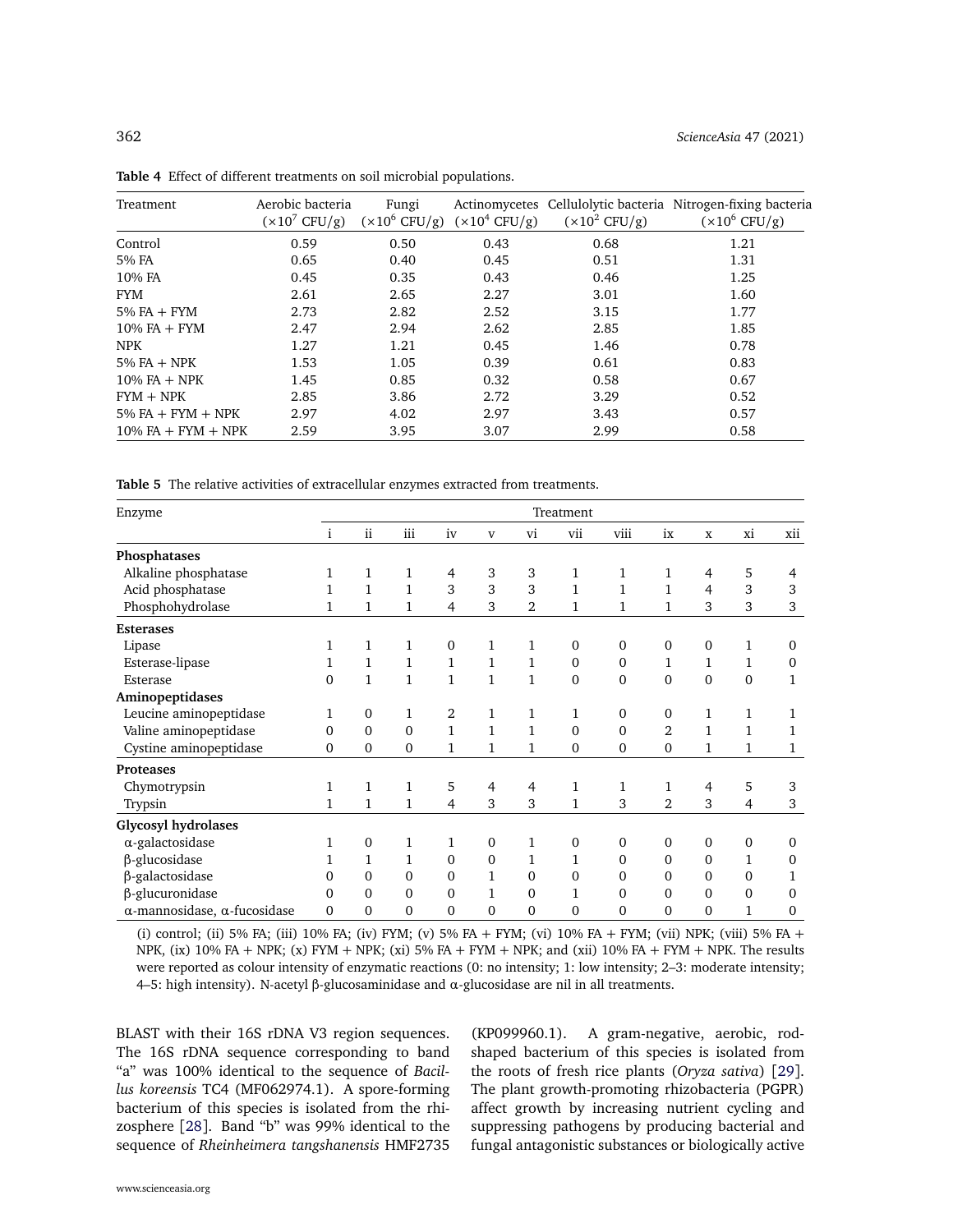## *[ScienceAsia](http://www.scienceasia.org/)* 47 (2021) 363

| Treatment         | Diversity index |        |       |    |  |  |  |
|-------------------|-----------------|--------|-------|----|--|--|--|
|                   | H'              | D      | Rr    | S  |  |  |  |
| Control           | 2.3254          | 0.1175 | 56.5  | 14 |  |  |  |
| 5% FA             | 2.0746          | 0.1715 | 42.0  | 13 |  |  |  |
| 10% FA            | 2.1080          | 0.1601 | 32.2  | 12 |  |  |  |
| <b>FYM</b>        | 2.5885          | 0.1037 | 127.6 | 20 |  |  |  |
| $5%FA + FYM$      | 2.4249          | 0.1189 | 93.1  | 18 |  |  |  |
| $10\%$ FA $+$ FYM | 2.4153          | 0.1142 | 73.2  | 17 |  |  |  |
| <b>NPK</b>        | 2.2515          | 0.1366 | 59.1  | 16 |  |  |  |
| $5\%$ FA $+$ NPK  | 2.3116          | 0.1246 | 58.6  | 15 |  |  |  |
| $10\%$ FA $+$ NPK | 2.2710          | 0.1316 | 50.6  | 14 |  |  |  |
| $FYM + NPK$       | 2.4806          | 0.1144 | 116.8 | 20 |  |  |  |
| 5% FA+FYM+NPK     | 2.6104          | 0.0978 | 140.0 | 21 |  |  |  |
| 10% FA+FYM+NPK    | 2.3273          | 0.1410 | 120.9 | 19 |  |  |  |

<span id="page-6-0"></span>**Table 6** Effects of different treatments on the diversity of soil bacterial communities.

substances [[30](#page-8-3)]. Band "c" had a 100% sequence identical to that from *Betaproteobacteria bacterium* IMCC25669 (KY053193.1). *Betaproteobacteria* occurs in diverse environments with roles in maintaining soil pH and in elementary cycling [[31](#page-8-4)]. The sequence from band "d" shared a low degree of identity (92%) to that from *Paraburkholderia sacchari* AQ5-11 (KX792232.1). *Burkholderia sacchari* LMG 19450, recently reclassified as *P. sacchari*, accumulates polyhydroxyalkanoates from carbohydrates under unbalanced growth conditions as a mechanism to store excess C and energy [[32](#page-8-5)]. Analysis of 16S rDNA sequence of a  $\text{N}_{2}$ -fixing plantassociated bacterium showed 97.2âÅŁ% similarity to *B. sacchari* [[33](#page-8-6)]. *Burkholderia* can effectively control soil diseases and improve solubilization of fixed soil  $P[34]$  $P[34]$  $P[34]$ . Finally, the sequence from band "e" shared a low degree of identity (93%) to that from *Sorangium cellulosum* 38 (KX572696.2). *S. cellulosum* is a saprophyte bacterial species deriving its nutrition from cellulose aerobically [[35](#page-8-8)]. *Sorangium* produces 50% of all known metabolites including antifungal and antibacterial compounds [[36](#page-8-9)]. Obviously, *B. koreensis* was dominant in treatments amended with 5% and 10% FA alone, while *P. sacchari* was dominant in treatments amended with 5% and 10% FA in combination with FYM. Besides, *R. tangshanensis* and *B. bacterium* were dominant in treatments amended with 5% FA + FYM + NPK. *S. cellulosum* was dominant only in treatment amended with NPK alone.

# **Yields of peanut**

To produce 1.5–2.0 t/ha of grain yield, the peanut cultivated on coastal sandy soil in Vietnam requires

<span id="page-6-1"></span>

**Fig. 2** Effects of different treatments (i) control; (ii) 5% FA; (iii) 10% FA; (iv) FYM; (v) 5% FA + FYM; (vi) 10% FA + FYM; (vii) NPK; (viii) 5% FA + NPK, (ix) 10% FA + NPK;  $(x)$  FYM + NPK;  $(xi)$  5% FA + FYM + NPK; and  $(xii)$  $10\%$  FA + FYM + NPK on peanut yields. Different letters next to the values indicate significantly different means (Duncan's test, *p <* 0.05).

30–40 kg N, 60–90 kg  $P_2O_5$ , and 30–60 kg  $K_2O$ per ha. The Ca, K, P, and S are involved in the seed filling and oil synthesis and required in higher quantity (100 mg/kg Ca). Besides, FYM (5–15 t/ha) is also combined with NPK fertilizer to increase peanut grain yields [[37](#page-8-10)]. In this study, a significant difference on the dry peanut grain yield ( $p < 0.05$ ) was observed among all treatments and the control [\(Fig. 2\)](#page-6-1). The highest grain yield with  $5\%$  FA + FYM + NPK showed an increase of 12.1-fold compared with the control. It might be due to the soil physicochemical properties in the 5% FA + FYM + NPK which provided an effective aeration for roots and nitrifying bacteria, suitable pH value for plant nutrient availability and *Bradyrhizobium* spp. growth, sufficient Ca<sup>2+</sup> content for seed development, and proper OM content for soil water-holding capacity and plant nutrients. Besides, higher numbers of PGPR enhance nutrient cycling and activities of enzymes improve available N and P supply in peanut soil. Higher microbial diversity was favourable for positive plant-soil feedback. It is estimated that the average 100 grain mass was about 150 g, the 100 seed mass was 56 g, and the ratio of grain and seed was 72%. The seeds have pink coat, uniform sizes, and even spread. Fly ash amendment in sandy soil also increased wheat yield [[38](#page-8-11)]. Thus, to get higher peanut yields, the amendment of FA along with FYM and NPK fertilizers is of prime significance.

#### **CONCLUSION**

This study has demonstrated positive benefits of amending FA on improving sandy soil properties and increasing peanut yields. Noteably, 5% FA can be used in combination with FYM and NPK to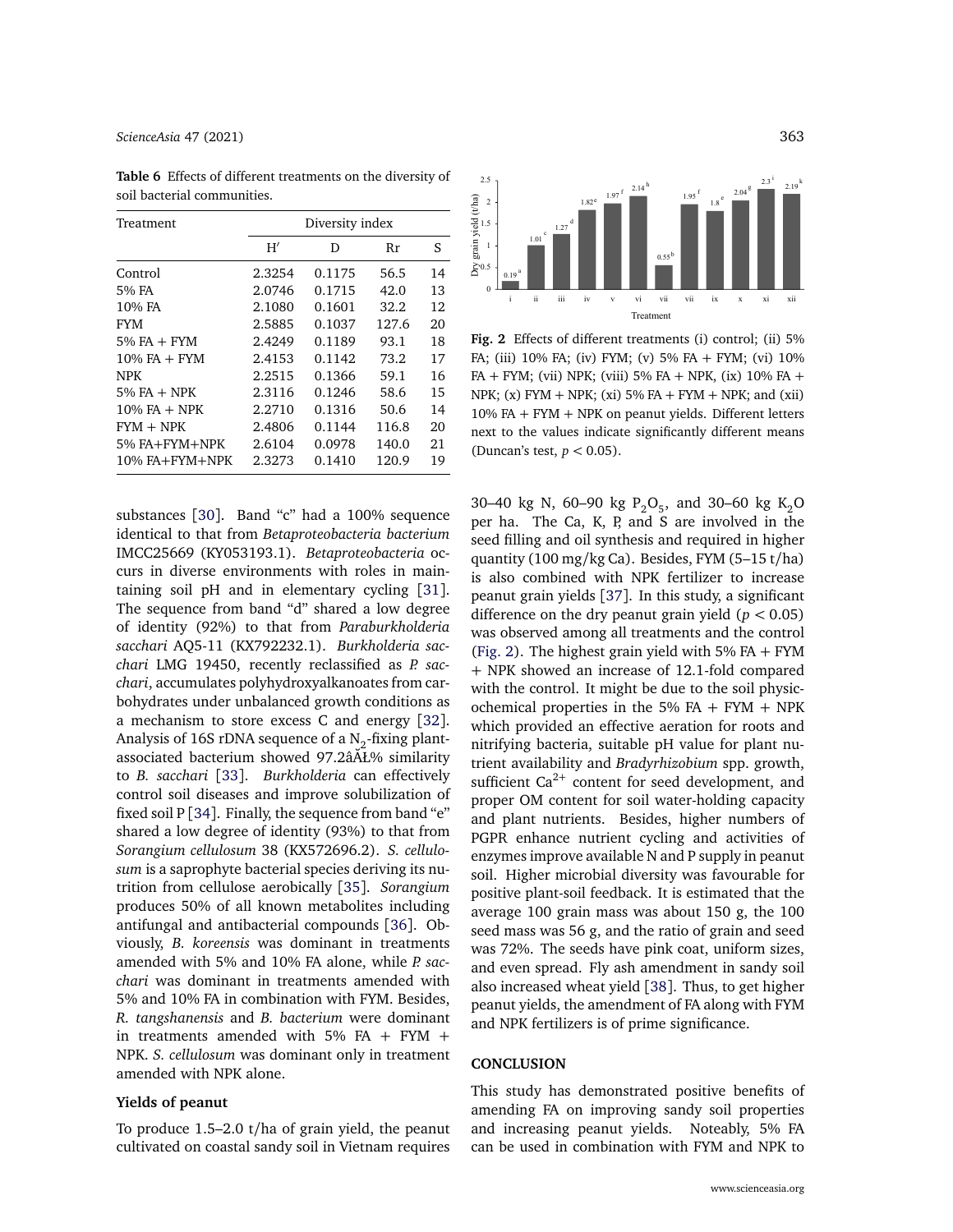get the best additional benefits. However, since there is a potential in harming the environment and human health, long-term studies of the impact of fly ash on soil health, heavy metal uptake, plant physiology and growth, crop quality, and continuous monitoring on the soil characteristics are essential before planning agriculture as a venue for fly ash utilization.

*Acknowledgements*: This research is funded by the Vietnam National Foundation for Science and Technology Development (NAFOSTED) under grant number: 105.08- 2014.31.

#### **REFERENCES**

- <span id="page-7-0"></span>1. [Yunusa IAM, Loganathan P, Nissanka SP, Manoharan](http://dx.doi.org/10.1080/10643389.2010.520236) [V, Burchett MD, Skilbeck CG, Eamus D \(2012\) Appli](http://dx.doi.org/10.1080/10643389.2010.520236)[cation of coal fly ash in agriculture: A strategic per](http://dx.doi.org/10.1080/10643389.2010.520236)spective. *[Crit Rev Environ Sci Technol](http://dx.doi.org/10.1080/10643389.2010.520236)* **42**, 559–600.
- <span id="page-7-1"></span>2. Weiss EA (1983) *Oilseed Crops*, Longman Inc., New York, USA.
- <span id="page-7-2"></span>3. [Taylor EM, Schumann GE \(1988\) Flyash and lime](http://dx.doi.org/10.2134/jeq1988.171120x) [amendment of acidic coal soil to aid revegetation.](http://dx.doi.org/10.2134/jeq1988.171120x) *J [Environ Qual](http://dx.doi.org/10.2134/jeq1988.171120x)* **17**, 120–124.
- <span id="page-7-3"></span>4. [Pandey VC, Singh N \(2010\) Impact of fly ash incor](http://dx.doi.org/10.1016/j.agee.2009.11.013)[poration in soil systems.](http://dx.doi.org/10.1016/j.agee.2009.11.013) *Agric Ecosyst Environ* **136**, [16–27.](http://dx.doi.org/10.1016/j.agee.2009.11.013)
- <span id="page-7-4"></span>5. [Ram LC, Masto RE \(2014\) Fly ash for soil amelio](http://dx.doi.org/10.1016/j.earscirev.2013.10.003)[ration: A review on the influence of ash blending](http://dx.doi.org/10.1016/j.earscirev.2013.10.003) [with inorganic and organic amendments.](http://dx.doi.org/10.1016/j.earscirev.2013.10.003) *Earth Sci Rev* **128**[, 52–74.](http://dx.doi.org/10.1016/j.earscirev.2013.10.003)
- <span id="page-7-5"></span>6. [Femández-Jiménez A, Palomo A \(2005\) Mid-infrared](http://dx.doi.org/10.1016/j.micromeso.2005.05.057) [spectroscopic studies of alkali-activated fly ash struc](http://dx.doi.org/10.1016/j.micromeso.2005.05.057)ture. *[Micropor Mesopor Mat](http://dx.doi.org/10.1016/j.micromeso.2005.05.057)* **86**, 207–214.
- <span id="page-7-6"></span>7. [Le VT, Ngo TTC, Le TTH, Nguyen TT, Hiroyuki F](http://dx.doi.org/10.17576/jsm-2019-4804-06) [\(2019\) Properties of fly ashes from thermal power](http://dx.doi.org/10.17576/jsm-2019-4804-06) [stations in relation to use as soil amendments.](http://dx.doi.org/10.17576/jsm-2019-4804-06) *Sains Malays* **48**[, 745–755.](http://dx.doi.org/10.17576/jsm-2019-4804-06)
- <span id="page-7-7"></span>8. USEPA (1992) *Method 1311: Toxicity Characteristic Leaching Procedure*, Publ. SW-846, EPA, Washington DC, USA.
- <span id="page-7-8"></span>9. Sheldrick BH, Wang C (1993) Particle size distribution. In: Carter MR (ed) *Soil Sampling and Methods of Analysis*, 1st edn, Canadian Society of Soil Science, Lewis Publishers, Boca Raton, FL, USA, pp 499–512.
- <span id="page-7-9"></span>10. [Blake GR, Hartge KH \(1986\) Bulk density. In: Klute](http://dx.doi.org/10.2136/sssabookser5.1.2ed.c13) A (ed) *[Methods of Soil Analysis, Part 1](http://dx.doi.org/10.2136/sssabookser5.1.2ed.c13)*, 2nd edn, [Agron. Monogr. 9., ASA and SSSA, Madison, WI, pp](http://dx.doi.org/10.2136/sssabookser5.1.2ed.c13) [363–375.](http://dx.doi.org/10.2136/sssabookser5.1.2ed.c13)
- <span id="page-7-10"></span>11. [Klute A, Dirksen C \(1986\) Hydraulic conductivity](http://dx.doi.org/10.2136/sssabookser5.1.2ed.c28) [and diffusivity: Laboratory methods. In: Klute A](http://dx.doi.org/10.2136/sssabookser5.1.2ed.c28) (ed) *[Methods of Soil Analysis, Part 1](http://dx.doi.org/10.2136/sssabookser5.1.2ed.c28)*, 2nd edn, [Agron. Monogr. 9., ASA and SSSA, Madison, WI, pp](http://dx.doi.org/10.2136/sssabookser5.1.2ed.c28) [687–734.](http://dx.doi.org/10.2136/sssabookser5.1.2ed.c28)
- <span id="page-7-11"></span>12. MOSTE-Vietnam (2010) Standard 8568:2010 Soil Quality – Method for determination of cation

exchange capacity (CEC) by ammonium acetate method.

- <span id="page-7-12"></span>13. MOSTE-Vietnam (1987) Standard 4406-87: Soil – Method for determination of total of exchange calcium and magnesium.
- <span id="page-7-13"></span>14. MOSTE-Vietnam (1995) Standard 6642:2000 (ISO 10694:1995)/6498:1999 (ISO 11261:1995): Soil Quality – Determination of organic and total carbon after dry combustion (elementary analysis)/Determination of total nitrogen- Modified Kjeldahl method.
- <span id="page-7-14"></span>15. MOSTE-Vietnam (2009) Standard 5255:2009: Soil Quality – Method for determination of bio-available nitrogen.
- <span id="page-7-15"></span>16. MOSTE-Vietnam (2011) Standard 8942:2011/ 8662:2011: Soil Quality – Method for determination of bio-available phosphorus/potassium.
- <span id="page-7-16"></span>17. [Tiquia SM \(2002\) Evolution of extracellular enzyme](http://dx.doi.org/10.1046/j.1365-2672.2002.01582.x) [activities during manure composting.](http://dx.doi.org/10.1046/j.1365-2672.2002.01582.x) *J Appl Microbiol* **92**[, 764–775.](http://dx.doi.org/10.1046/j.1365-2672.2002.01582.x)
- <span id="page-7-17"></span>18. [Martínez D, Molina MJ, Sánchez J, Moscatelli MC,](http://dx.doi.org/10.1007/s00374-015-1055-7) [Marinari S \(2015\) API ZYM assay to evaluate enzyme](http://dx.doi.org/10.1007/s00374-015-1055-7) [fingerprinting and microbial functional diversity in](http://dx.doi.org/10.1007/s00374-015-1055-7) [relation to soil processes.](http://dx.doi.org/10.1007/s00374-015-1055-7) *Biol Fertil Soils* **52**, 77–89.
- <span id="page-7-18"></span>19. [Muyzer G, de Waal EC, Uitterlinden AG \(1993\) Profil](http://dx.doi.org/10.1128/AEM.59.3.695-700.1993)[ing of complex microbial populations by denaturing](http://dx.doi.org/10.1128/AEM.59.3.695-700.1993) [gradient gel electrophoresis analysis of polymerase](http://dx.doi.org/10.1128/AEM.59.3.695-700.1993) [chain reaction-amplified genes coding for 16S rRNA.](http://dx.doi.org/10.1128/AEM.59.3.695-700.1993) *[Appl Environ Microbiol](http://dx.doi.org/10.1128/AEM.59.3.695-700.1993)* **59**, 695–700.
- <span id="page-7-19"></span>20. [Nishijima M, Lindsay DJ, Hata J, Nakamura A, Kasai](http://dx.doi.org/10.1007/s10126-009-9253-7) [H, Ise Y, Fisher CR, Fujiwara Y, et al \(2012\) As](http://dx.doi.org/10.1007/s10126-009-9253-7)[sociation of thioautotrophic bacteria with deep-sea](http://dx.doi.org/10.1007/s10126-009-9253-7) sponges. *[Mar Biotechnol](http://dx.doi.org/10.1007/s10126-009-9253-7)* **12**, 253–260.
- <span id="page-7-20"></span>21. [Vivas A, Moreno B, Garcia-Rodriguez S, Benitez](http://dx.doi.org/10.1016/j.biortech.2008.08.014) [E \(2009\) Assessing the impact of composting and](http://dx.doi.org/10.1016/j.biortech.2008.08.014) [vermicomposting on bacterial community size and](http://dx.doi.org/10.1016/j.biortech.2008.08.014) [structure, and microbial functional diversity of an](http://dx.doi.org/10.1016/j.biortech.2008.08.014) olive-mill waste. *[Bioresour Technol](http://dx.doi.org/10.1016/j.biortech.2008.08.014)* **100**, 1319–1326.
- <span id="page-7-21"></span>22. [Marzorati M, Wittebolle L, Boon N, Daffonchio D,](http://dx.doi.org/10.1111/j.1462-2920.2008.01572.x) [Verstraete W \(2008\) How to get more out of molecu](http://dx.doi.org/10.1111/j.1462-2920.2008.01572.x)[lar fingerprints: practical tools for microbial ecology.](http://dx.doi.org/10.1111/j.1462-2920.2008.01572.x) *[Environ Microbiol](http://dx.doi.org/10.1111/j.1462-2920.2008.01572.x)* **10**, 1571–1581.
- <span id="page-7-22"></span>23. [Chaiyaraksa C, Tumtong M \(2019\) Acid soil amend](http://dx.doi.org/10.2306/scienceasia1513-1874.2019.45.253)[ment by zeolite, sepiolite and diatomite.](http://dx.doi.org/10.2306/scienceasia1513-1874.2019.45.253) *ScienceAsia* **45**[, 253–259.](http://dx.doi.org/10.2306/scienceasia1513-1874.2019.45.253)
- <span id="page-7-23"></span>24. [Chaiyaraksa C, Lokham N, Kuikrong R, Artsanapai](http://dx.doi.org/10.2306/scienceasia1513-1874.2020.055)[boon S \(2020\) Immobilization of cadmium in soil](http://dx.doi.org/10.2306/scienceasia1513-1874.2020.055) [using magnetic biochar derived from](http://dx.doi.org/10.2306/scienceasia1513-1874.2020.055) *Eichhornia crassipes*. *[ScienceAsia](http://dx.doi.org/10.2306/scienceasia1513-1874.2020.055)* **46**, 450–456.
- <span id="page-7-24"></span>25. [Boluda R, Roca-Pérez L, Iranzo M, Gil C, Mormeneo S](http://dx.doi.org/10.1111/ejss.12123) [\(2014\) Determination of enzymatic activities using a](http://dx.doi.org/10.1111/ejss.12123) [miniaturized system as a rapid method to assess soil](http://dx.doi.org/10.1111/ejss.12123) quality. *[Eur J Soil Sci](http://dx.doi.org/10.1111/ejss.12123)* **65**, 286–294.
- <span id="page-7-25"></span>26. [Kirk J, Klironomos J, Lee H, Trevors JT \(2005\) The](http://dx.doi.org/10.1016/j.envpol.2004.06.002) [effects of perennial ryegrass and alfalfa on microbial](http://dx.doi.org/10.1016/j.envpol.2004.06.002) [abundance and diversity in petroleum-contaminated](http://dx.doi.org/10.1016/j.envpol.2004.06.002) soil. *[Environ Pollut](http://dx.doi.org/10.1016/j.envpol.2004.06.002)* **133**, 455–465.